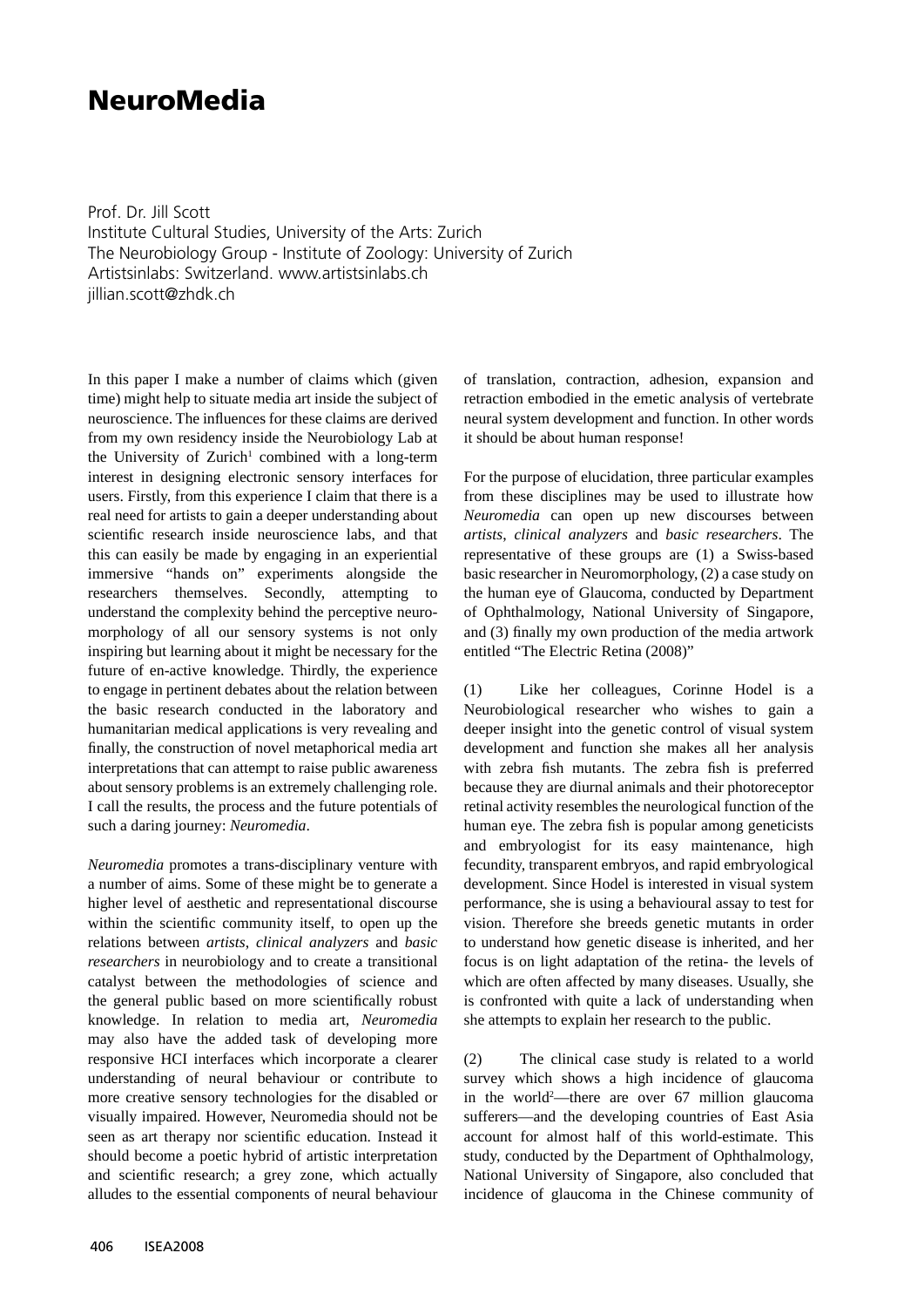Singapore itself is also on the increase and improved methods of screening and therapy for glaucoma are urgently needed.3 Glaucoma is a group of diseases of the optic nerve involving loss of retinal ganglion cells in a characteristic pattern of optic neuropathy. Although raised intraocular pressure is a significant risk factor for developing glaucoma, there is no set threshold for intraocular pressure that causes glaucoma. One person may develop nerve damage at a relatively low pressure, while another person may have high eye pressures for years and yet never develop damage. Untreated glaucoma leads to permanent damage of the optic nerve and resultant visual field loss, but according to the ophthalmologists, the real problem is catch the disease early and encourage people to make tests so that the disease can be treated.

(3) "The Electric Retina" is the name of the interactive media sculpture, which was based on the visual system research and its relation to human disease. The aim of the "Electric Retina", was to produce a sculpture that could raise public awareness about the problems of genetically inherited diseases like Glaucoma. Could the sculpture demystify the complexity of neural behaviour but also remain true to a level of self-reflection often inherent in the art process. Therefore, after the unsettling experience of being diagnosed with Glaucoma myself, I also incorporated my clinical analysis (MRI scans, Visual field tests, etc) into the project. The sculpture uses a combination of tactile response and interactive film to open up three-way discourse between the



(top) Neural Retina of the Zebra Fish (Wild Type). University of Zurich 2008 (bottom) Human Fundus: distorted Optic Nerve Disk /Glaucoma 2008

researchers, the clinical analyzers and the public. The main metaphor for the tactile response for the user was inspired by the tangential cut of the photoreceptor in the retina, scanned with the researchers under the Scanning Electron Microscope (SEM). Thus the black and white nano-scale was enlarged and constructed in 3D-reality so that the rods and cones could constitute the surface of the sculpture. Using this structure as an interface, the users can trigger the content of the films, which emit from the interior pf the sculpture. In the ocular side, the viewer can trigger a set of interactive films which trace the evidence of scientific research, and on the other side, one can manipulated a set of projected films by twisting an electronic lens. These projected films interpret neural behaviour from the point of view of the mutated fish and they attempt to displays how visual impairments can affect its behaviour. Through interaction the viewers can trigger associated sets of films from scientific research, which appear in the sculptures oculars. The diseases are Genetic Deficiency, Visual Impairment (including Glaucoma), Light Adaptation and the Fish Mutants of Noir and Belladonna (Congential Nyastagmus). Typical of a media artist, I was also busy with communication questions such as: How can I represent these behavioural results and what might the mutant actually see or do? How can I demystify the complexity of visual perception so that the clinical ophthalmologists also see my interpretation as having potentials to encouraging public interest?

Finally some answers to all of our questions from the different disciplines came from the exhibition of the sculpture in two contexts  $-$  the first was a popular science event called the "Brain Fair: Parcours des Wissens" in 20084 and the second was at the Zurich main train station. In both events, over 40,0000 people explored the Electric Retina. The scientists and I used the methodology of random video and audio interviews as analysis in order to gather the responses from the users.5 In both cases, the scientists from the lab actually stood next to the sculpture in order to talk to the public. Many viewers commented that *Neuromedia* helped them to understand the relationship between basic research and the potentials of curing human disease. The scientists were surprised how little the public knew about eye disease and they realized that scientific research often exists in a hidden vacuum, quite a problem seeing that the public largely funds scientific research! As scientists Corinne Hodel suggested<sup>6</sup> the process of collaborating on a *Neuromedia* work, was beneficial to the scientists. Working alongside a media artist also revealed a different point of view about her own research and gave her the ability to see an experiment or problem from another perspective. "We received a lot of training in answering why questions from the artist and also from the public